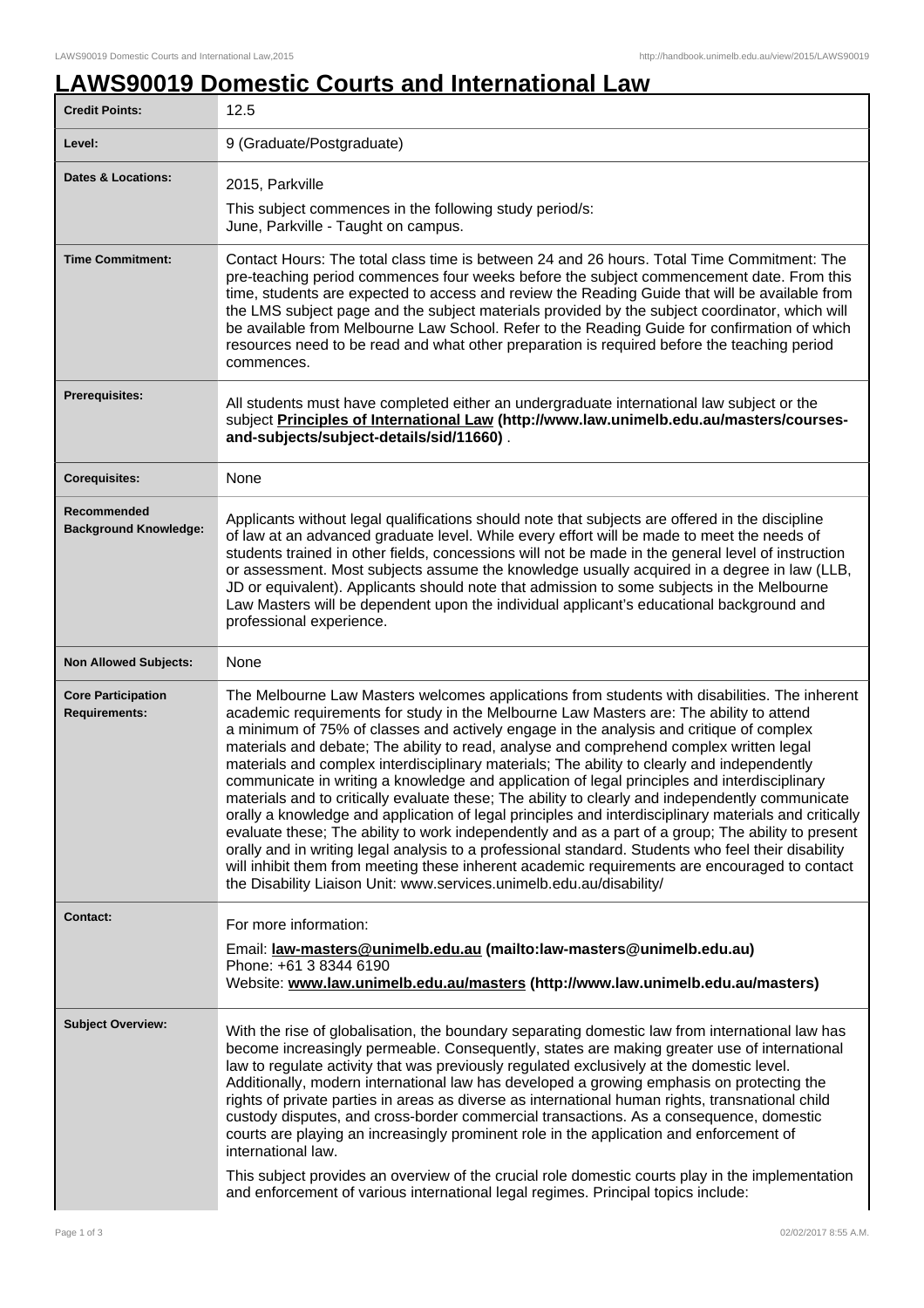|                                         | $#$ A conceptual framework about the role of domestic courts in applying international law. This<br>framework emphasizes the distinction between monist and dualist legal systems, also the<br>distinction among horizontal, vertical, and transnational legal obligations.<br>$_{\rm H}$ The judicial decisions by domestic courts from various countries in cases where defendants<br>raised a foreign sovereign immunity defense<br>$#$ The judicial decisions by domestic courts from various countries in cases involving the<br>extraterritorial application of domestic statutes<br>$_{\#}$ The role of domestic courts in implementing three different treaty regimes that regulate<br>transnational relationships among private parties<br>$#$ The Convention on the International Sale of Goods<br>The Montreal Convention for International Carriage by Air<br>#<br>The Hague Convention on International Child Abduction<br>#<br>The role of domestic courts in implementing three different treaty regimes that regulate<br>#<br>vertical relationships between states and private parties (vertical treaty regimes)<br>The Convention on the Status of Refugees (and associated Protocol)<br>#<br>The Geneva Conventions on the laws of war<br>#<br># The Convention Against Torture.<br>At the end of the subject, we will revisit the conceptual framework, and consider the variation in<br>behaviour by domestic judges confronted with claims based on different types of international<br>legal regimes.                                                                                                                                                                                                                                                                                                                                                                                                                   |
|-----------------------------------------|------------------------------------------------------------------------------------------------------------------------------------------------------------------------------------------------------------------------------------------------------------------------------------------------------------------------------------------------------------------------------------------------------------------------------------------------------------------------------------------------------------------------------------------------------------------------------------------------------------------------------------------------------------------------------------------------------------------------------------------------------------------------------------------------------------------------------------------------------------------------------------------------------------------------------------------------------------------------------------------------------------------------------------------------------------------------------------------------------------------------------------------------------------------------------------------------------------------------------------------------------------------------------------------------------------------------------------------------------------------------------------------------------------------------------------------------------------------------------------------------------------------------------------------------------------------------------------------------------------------------------------------------------------------------------------------------------------------------------------------------------------------------------------------------------------------------------------------------------------------------------------------------------------------------------------------------|
| <b>Learning Outcomes:</b>               | A student who has successfully completed this subject will:<br>$_{\rm H}$ Have an advanced and integrated understanding of the key functions performed by<br>domestic courts in the international legal system, including recent developments in this field<br>of law and practice<br>$_{\text{\#}}$ Be able to critically examine, analyse, interpret and assess the effectiveness of relevant<br>legal doctrines and principles.<br>$#$ Be an engaged participant in debates regarding emerging and contemporary issues in the<br>field,<br>$#$ Have a sophisticated appreciation of the factors and processes that tend to push courts to<br>adopt a more nationalist or transnationalist approach.<br>$_{\#}$ Have an advanced understanding of the wide variety of circumstances in which domestic<br>courts are asked to apply, interpret, or enforce international or transnational legal rules.<br>$_{\#}$ Have a firm understanding of the differences between monist and dualist legal systems,<br>and how those differences affect the way in which domestic courts in different countries<br>handle claims rooted in international law.<br>$_{\rm #}$ Have the cognitive and technical skills to generate critical and creative ideas relating to the<br>application of international law by domestic courts<br>$#$ Have the cognitive and technical skills to independently examine, research and analyse<br>existing and emerging legal issues relating to the application of international and<br>transnational law by domestic courts.<br>$#$ Have the communication skills to clearly articulate and convey complex information<br>regarding the domestic application of international law to relevant specialist and non-<br>specialist audiences<br>$#$ Be able to demonstrate autonomy, expert judgment and responsibility as a practitioner and<br>learner in the field of the domestic application of international law. |
| <b>Assessment:</b>                      | Class participation (10%) 2,500 word take-home examination (20%) (24-27 July) 7,000 word<br>research paper (70%) (16 September) on a topic approved by the subject coordinator A<br>minimum of 75% attendance is a hurdle requirement.                                                                                                                                                                                                                                                                                                                                                                                                                                                                                                                                                                                                                                                                                                                                                                                                                                                                                                                                                                                                                                                                                                                                                                                                                                                                                                                                                                                                                                                                                                                                                                                                                                                                                                         |
| <b>Prescribed Texts:</b>                | Core subject materials will be provided free of charge to all students. Some subjects require<br>further texts to be purchased. Details regarding any prescribed texts will be provided prior to the<br>commencement of the subject.                                                                                                                                                                                                                                                                                                                                                                                                                                                                                                                                                                                                                                                                                                                                                                                                                                                                                                                                                                                                                                                                                                                                                                                                                                                                                                                                                                                                                                                                                                                                                                                                                                                                                                           |
| <b>Breadth Options:</b>                 | This subject is not available as a breadth subject.                                                                                                                                                                                                                                                                                                                                                                                                                                                                                                                                                                                                                                                                                                                                                                                                                                                                                                                                                                                                                                                                                                                                                                                                                                                                                                                                                                                                                                                                                                                                                                                                                                                                                                                                                                                                                                                                                            |
| <b>Fees Information:</b>                | Subject EFTSL, Level, Discipline & Census Date, http://enrolment.unimelb.edu.au/fees                                                                                                                                                                                                                                                                                                                                                                                                                                                                                                                                                                                                                                                                                                                                                                                                                                                                                                                                                                                                                                                                                                                                                                                                                                                                                                                                                                                                                                                                                                                                                                                                                                                                                                                                                                                                                                                           |
| <b>Links to further</b><br>information: | www.law.unimelb.edu.au/subject/LAWS90019/2015                                                                                                                                                                                                                                                                                                                                                                                                                                                                                                                                                                                                                                                                                                                                                                                                                                                                                                                                                                                                                                                                                                                                                                                                                                                                                                                                                                                                                                                                                                                                                                                                                                                                                                                                                                                                                                                                                                  |